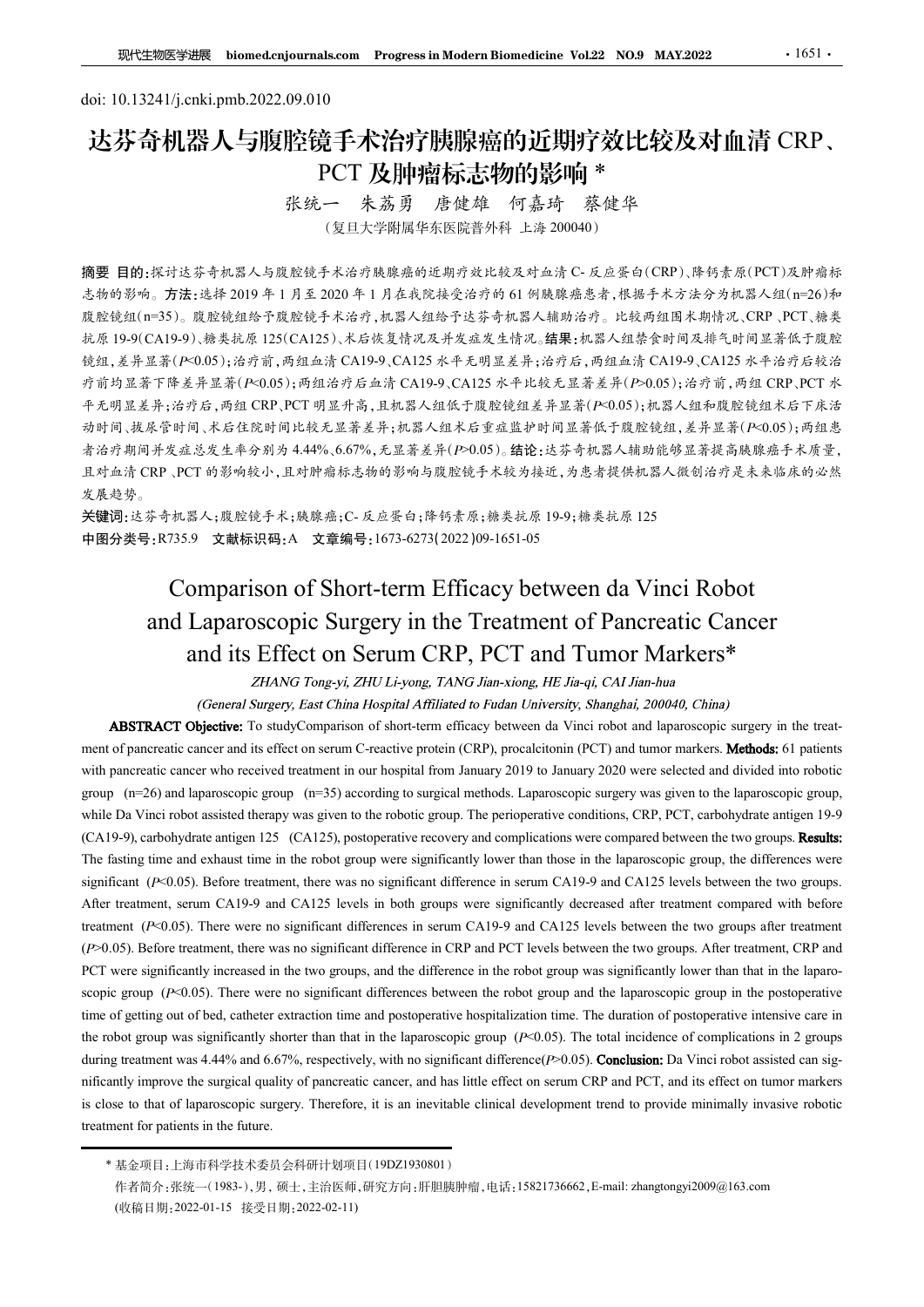<br>Da Vinci robot; Laparoscopic surgery; Pancreatic cancer; C-reactive protein; Procalcitonin; Carbohydrate antigen 19-9;<br>n 125<br>**rary Classification(CLC): R735.9 Document code: A**<br>**673-6273(2022)09-1651-05**<br>##降标准. (1)今并甘仙亚性 • 1652 • 现代生物医学进展 biomed.cnjournals.com Progress in Modern Biomedicine Vol.22 NO<br>Key words: Da Vinci robot; Laparoscopic surgery; Pancreatic cancer; C-reactive protein; Procalcitonin; C<br>Saccharide antigen 125<br>Chinese Libr

## 前言

胰腺癌是临床常见恶性肿瘤,具有癌症之王的称号,早期 无明显症状,肿瘤呈进行性生长,使大部分患者确诊时已是晚 期,近年来其发病率和死亡率呈上升趋势,严重危及患者生 命[1-3]。目前对于胰腺癌的唯一有可能治愈的治疗方法为手术切 除,近年来胰腺外科手术治疗措施越来越多样化,其中运用较 多的为机器人与腹腔镜微创手术 $\theta$ 。腹腔镜下胰十二指肠切除 术原来最有效的方法,具有创伤小、更加美观等特点,但在胰腺 癌手术中由于胰腺血供丰富,且周围肠系膜上动静脉、胆总管、 胃、十二指肠等重要组织器官与之毗邻,其解剖与周围血管关 系复杂,导致其在胰腺手术中的应用难度大[57]。达芬奇机器人 手术是一种高级机器人平台,是通过微创的方法实施复杂的手 术,能弥补腹腔镜手术存在的不足,被广泛用于外科手术中<sup>®</sup>。 有研究显示,CA19-9、CA125 参与了胰腺癌的发生与发展,是 目前诊断胰腺癌的标志物[9,10]。本研究旨在探讨达芬奇机器人 与腹腔镜手术治疗胰腺癌的近期疗效比较,并分析对血清 采集空腹静脉血5mL,采用化学免疫分析测定CA19-9、 CRP、PCT 及肿瘤标志物的影响。

# 1 资料与方法

#### 1.1 一般资料

排除标准:(1)合并其他恶性肿瘤患者;(2)意识障碍者;(3)合 并泌尿系统疾病者;(4)合并高血压疾病者;(5)认知功能障碍 者;(6)免疫功能低下者;(7)依从性较差者。

### 1.2 方法

 $\,{}^{\mathsf{I}}$ 。 打通胰后隧道,切除胆囊.离断肝总管.切断胰腺,移除肿瘤 腹腔镜组采用腹腔镜下胰十二指肠切除术手术: 常规麻 醉,肚脐下方进行切口,置入观察孔及建立气腹,探查腹腔内情 况,无明显腹水,无根治性手术禁忌症,按照动脉先行操作步 骤,切断远端胃,暴露游离十二指肠,打通胰后隧道,切断胃,切 除胆囊。离断肝总管。切断胰腺,移除肿瘤标本,完成后进行行 消化道重建,逐层关腹,结束手术。机器人组采用达芬奇机器人 下胰十二指肠切除术:全麻后,完成插管,安装机器人操作臂。 采用三臂法,探查腹腔内情况,无明显腹水,无根治性手术禁忌 症,按照动脉先行操作步骤,切断远端胃,暴露游离十二指肠, 标本,完成后进行行消化道重建,逐层关腹,结束手术。 排除标准:(1)合并其他恶性肿瘤患者;(2)意识障碍者;(3)分子,并将反射痛时,6)就成为者;(6)免疫功能低下者;(7)依从性较差者。<br>1.2 方法<br>着;(6)免疫功能低下者;(7)依从性较差者。<br>1.2 方法<br>微原系统有时间,因为要求和人工的服务。 化,就会在一个身后,从来的时间,那时间可以来看到。 "我们的一定是,对所以我们会在,我们的情况,我们的运输出,我们的运输出,我们的运输出,我们的运输出,我们的运输出,我们的运输出,我们的

# 1.3 观察指标

### 1.4 统计学分析

### 2 结果

#### 2.1 机器人组与腹腔镜组围术期去对比

|  | Table 1 Comparison of perioperative period between the machine group and the Iaparoscopic group(x+ s |  |  |  |  |  |  |  |  |  |  |
|--|------------------------------------------------------------------------------------------------------|--|--|--|--|--|--|--|--|--|--|
|--|------------------------------------------------------------------------------------------------------|--|--|--|--|--|--|--|--|--|--|

|                                                                                       |    | 有研究显示,CA19-9、CA125 参与了胰腺癌的发生与发展,是                                                                                    | 标本,完成后进行行消化道重建,逐层关腹,结束手术。            |                 |                                   |
|---------------------------------------------------------------------------------------|----|----------------------------------------------------------------------------------------------------------------------|--------------------------------------|-----------------|-----------------------------------|
| 目前诊断胰腺癌的标志物[9,10]。本研究旨在探讨达芬奇机器人                                                       |    |                                                                                                                      | 1.3 观察指标                             |                 |                                   |
| 与腹腔镜手术治疗胰腺癌的近期疗效比较,并分析对血清                                                             |    |                                                                                                                      |                                      |                 | 采集空腹静脉血 5 mL, 采用化学免疫分析测定 CA19-9、  |
| CRP、PCT 及肿瘤标志物的影响。                                                                    |    |                                                                                                                      |                                      |                 | CA125; 双抗体夹心酶联免疫吸附法测定血清 C- 反应蛋白   |
| 1 资料与方法                                                                               |    |                                                                                                                      |                                      |                 | (CRP)、降钙素原(PCT)水平;随访记录患者康复情况;记录并  |
|                                                                                       |    |                                                                                                                      | 发症发生情况。                              |                 |                                   |
| 1.1 一般资料                                                                              |    |                                                                                                                      | 1.4 统计学分析                            |                 |                                   |
|                                                                                       |    | 选择 2019年1月至 2020年1月在我院接受治疗的 61例                                                                                      |                                      |                 | 以 spss18.0 软件包处理, 计量资料均用均数± 标准差   |
| 胰腺癌患者进行研究。根据手术方法分为2组, 机器人组26                                                          |    |                                                                                                                      |                                      |                 | (x+ s)表示,组间比较使用独立样本 t 检验, 计数资料以率表 |
| 例,男 16 例,女 10 例,年龄 45~72 岁,平均(58.41± 4.11)岁,其                                         |    |                                                                                                                      | 示, $x^2$ 检验, $P < 0.05$ 表示差异具有统计学意义。 |                 |                                   |
| 中病理分期:Ⅱ期 14 例,Ⅲ期 12 例;腹腔镜组 35 例,男 19 例,<br>女 16 例,年龄 46~71 岁,平均(58.37± 4.08)岁,其中病理分期: |    |                                                                                                                      | 2 结果                                 |                 |                                   |
| Ⅱ期 19 例, Ⅲ期 16 例。两组基线资料无显著差异(P>0.05), 可                                               |    |                                                                                                                      | 2.1 机器人组与腹腔镜组围术期去对比                  |                 |                                   |
| 比较。                                                                                   |    |                                                                                                                      |                                      |                 | 两组患者手术时间、术中出血量无差异(P>0.05),机器人     |
|                                                                                       |    | 纳入标准:(1)符合《胰腺癌放射治疗专家共识》诊断标                                                                                           |                                      |                 | 组禁食时间及排气时间显著低于腹腔镜组,差异显著(P<0.05)   |
| 准罒;(2)病理检查确诊;(3)肿瘤未侵犯门静脉;(4)知情同意。                                                     |    |                                                                                                                      | 见表 1。                                |                 |                                   |
|                                                                                       |    |                                                                                                                      |                                      |                 |                                   |
|                                                                                       |    | 表 1 机器人组与腹腔镜组手术时间、术中出血量、禁食时间及排气时间对比(x+ s)                                                                            |                                      |                 |                                   |
|                                                                                       |    |                                                                                                                      |                                      |                 |                                   |
|                                                                                       |    | Table 1 Comparison of perioperative period between the machine group and the laparoscopic group( $\overline{x}$ + s) |                                      |                 |                                   |
| Groups                                                                                | n  | The operation time<br>(min)                                                                                          | Intraoperative blood<br>loss(mL)     | A fast time(d)  | Exhaust time(d)                   |
| The machine set                                                                       | 26 | 374.16± 25.69                                                                                                        | $251.16 \pm 30.26$                   | $4.12 \pm 0.51$ | $3.12 \pm 0.71$                   |
| Laparoscopic group                                                                    | 35 | 385.46± 24.18                                                                                                        | 264.25± 28.82                        | $6.09 \pm 0.37$ | $4.56 \pm 0.51$                   |
| t value                                                                               |    | 1.758                                                                                                                | 1.717                                | 17.497          | 9.225                             |

#### 2.2 机器人组与腹腔镜组 CRP、PCT 水平比较

治疗前,两组 CRP、PCT 水平无明显差异;治疗后,两组 CRP、PCT 明显升高,且机器人组低于腹腔镜组,机器人组机器 人组差异显著(P<0.05),见表 2。

2.3 机器人组与腹腔镜组血清 CA19-9、CA125 检查结果比较

治疗前,两组血清 CA19-9、CA125 水平无明显差异;治疗 后,两组血清 CA19-9、CA125 水平治疗后较治疗前均显著下降 差异显著(P<0.05);机器人组两组治疗后血清 CA19-9、CA125 水平比较无显著差异(P>0.05),见表 3。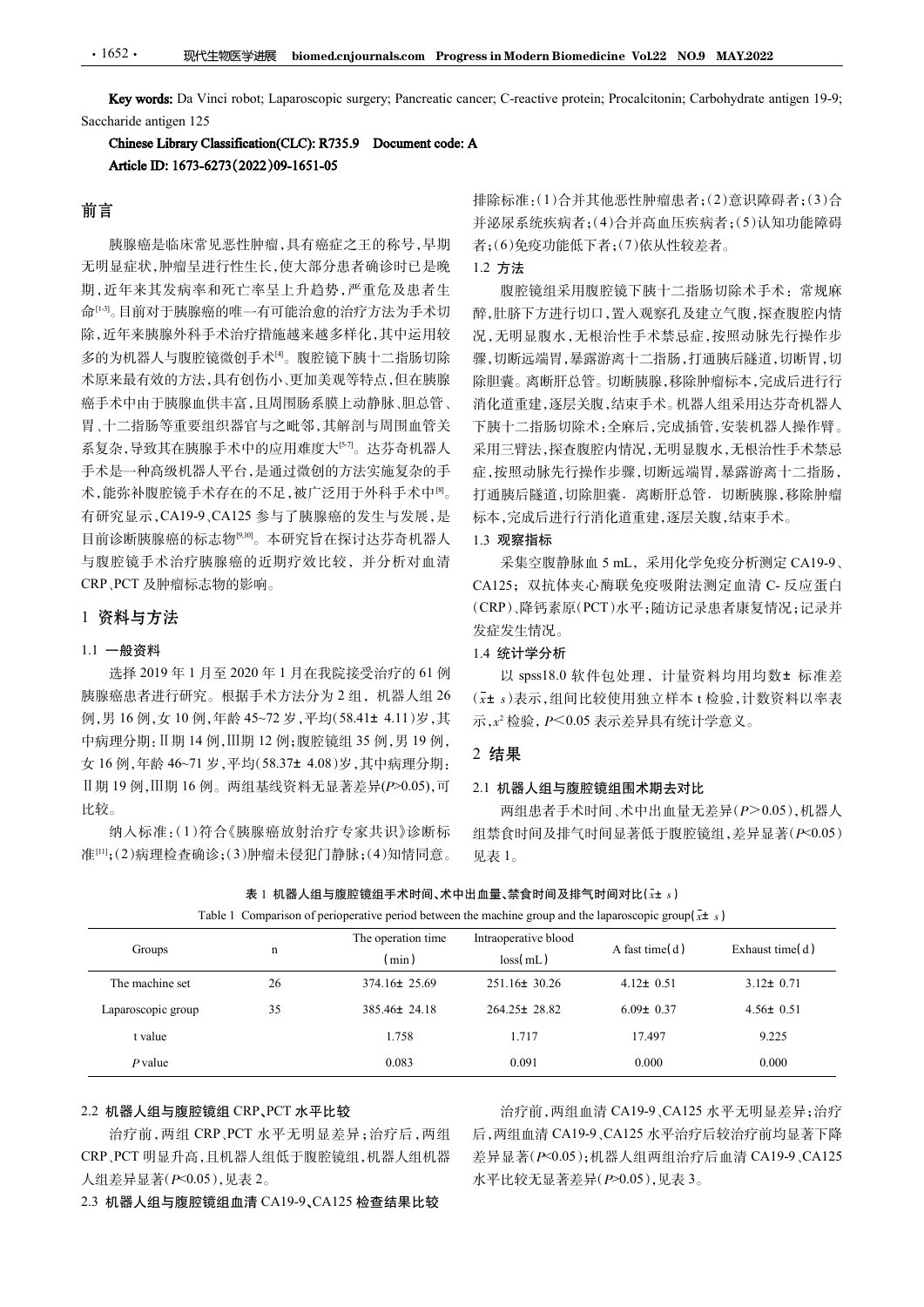| 表 2 机器人组与腹腔镜组 CRP、PCT 水平比较( $\bar{x}$ ± $s$ ,ng/mL) |  |
|-----------------------------------------------------|--|
|-----------------------------------------------------|--|

| Table 2 The levels of CRP and PCT in machine group and laparoscopic group were compared $(x \pm s, \text{ng/mL})$ |  |  |
|-------------------------------------------------------------------------------------------------------------------|--|--|
|-------------------------------------------------------------------------------------------------------------------|--|--|

| 现代生物医学进展           |             | biomed.cnjournals.com Progress in Modern Biomedicine Vol.22 NO.9 MAY.2022                                                                                      |                  |                   | $\cdot 1653$ .   |
|--------------------|-------------|----------------------------------------------------------------------------------------------------------------------------------------------------------------|------------------|-------------------|------------------|
|                    |             | 表 2 机器人组与腹腔镜组 CRP、PCT 水平比较(x+ s,ng/mL)<br>Table 2 The levels of CRP and PCT in machine group and laparoscopic group were compared( $\bar{x}$ ± s, ng/mL)       |                  |                   |                  |
|                    |             |                                                                                                                                                                | CRP(mg/L)        |                   | PCT(ng/mL)       |
| Groups             | $\mathbf n$ | Preoperative                                                                                                                                                   | Postoperative    | Preoperative      | Postoperative    |
| The machine set    | 26          | $7.18 \pm 2.71$                                                                                                                                                | $10.25 \pm 3.14$ | $8.62 \pm 1.13$   | $9.32 \pm 0.45$  |
| Laparoscopic group | 35          | $7.56 \pm 2.14$                                                                                                                                                | $13.73 \pm 3.78$ | $8.75 \pm 1.09$   | $12.79 \pm 0.93$ |
| t value            |             | 0.612                                                                                                                                                          | 3.815            | 0.029             | 17.535           |
|                    |             |                                                                                                                                                                |                  |                   |                  |
| $P$ value          |             | 0.543                                                                                                                                                          | 0.000            | 0.977             | 0.000            |
|                    |             |                                                                                                                                                                |                  |                   |                  |
|                    |             | 表 3 机器人组与腹腔镜组血清 CA19-9、CA125 检查结果比较(x+ s)<br>Table 3 Comparison of serum CA19-9 and CA125 between the machine group and the laparoscopic group( $\bar{x}$ ± s) |                  |                   |                  |
|                    |             |                                                                                                                                                                | $CA19-9(U/mL)$   |                   | CA125(U/mL)      |
| Groups             | $\mathbf n$ | Preoperative                                                                                                                                                   | Postoperative    | Preoperative      | Postoperative    |
| The machine set    | 26          | $360.51 \pm 47.18$                                                                                                                                             | 74.56± 7.47      | $51.83 \pm 18.61$ | $12.57 \pm 6.14$ |
| Laparoscopic group | 35          | $361.08 \pm 48.12$                                                                                                                                             | $76.64 \pm 7.15$ | $52.05 \pm 19.08$ | 13.56± 5.89      |
| t value            |             | 0.047                                                                                                                                                          | 1.102            | 0.045             | 0.637            |

## 表 3 机器人组与腹腔镜组血清 CA19-9、CA125 检查结果比较 $(\bar{x}$ ± s)

|                       |             | 表 2 机器人组与腹腔镜组 CRP、PCT 水平比较(x+ s,ng/mL)                                                                                                                                   |                          |                      |                             |
|-----------------------|-------------|--------------------------------------------------------------------------------------------------------------------------------------------------------------------------|--------------------------|----------------------|-----------------------------|
|                       |             | Table 2 The levels of CRP and PCT in machine group and laparoscopic group were compared( $\bar{x}$ ± s, ng/mL)                                                           |                          |                      |                             |
| Groups                | $\mathbf n$ |                                                                                                                                                                          | CRP(mg/L)                |                      | PCT(ng/mL)                  |
|                       |             | Preoperative                                                                                                                                                             | Postoperative            | Preoperative         | Postoperative               |
| The machine set       | 26          | $7.18 \pm 2.71$                                                                                                                                                          | $10.25 \pm 3.14$         | $8.62 \pm 1.13$      | $9.32 \pm 0.45$             |
| Laparoscopic group    | 35          | $7.56 \pm 2.14$                                                                                                                                                          | $13.73 \pm 3.78$         | $8.75 \pm 1.09$      | $12.79 \pm 0.93$            |
| t value               |             | 0.612                                                                                                                                                                    | 3.815                    | 0.029                | 17.535                      |
| $P$ value             |             | 0.543                                                                                                                                                                    | 0.000                    | 0.977                | 0.000                       |
|                       |             |                                                                                                                                                                          |                          |                      |                             |
|                       |             | 表 3 机器人组与腹腔镜组血清 CA19-9、CA125 检查结果比较( $\bar{x}$ ± s)<br>Table 3 Comparison of serum CA19-9 and CA125 between the machine group and the laparoscopic group( $\bar{x}$ ± s) |                          |                      |                             |
|                       |             |                                                                                                                                                                          | $CA19-9(U/mL)$           |                      | CA125(U/mL)                 |
| Groups                | $\mathbf n$ | Preoperative                                                                                                                                                             | Postoperative            | Preoperative         | Postoperative               |
| The machine set       | 26          | $360.51 \pm 47.18$                                                                                                                                                       | 74.56± 7.47              | $51.83 \pm 18.61$    | $12.57 \pm 6.14$            |
| Laparoscopic group    | 35          | 361.08± 48.12                                                                                                                                                            | $76.64 \pm 7.15$         | $52.05 \pm 19.08$    | $13.56 \pm 5.89$            |
| t value               |             | 0.047                                                                                                                                                                    | 1.102                    | 0.045                | 0.637                       |
| $P$ value             |             | 0.963                                                                                                                                                                    | 0.275                    | 0.964                | 0.526                       |
|                       |             |                                                                                                                                                                          |                          |                      |                             |
| 2.4 机器人组与腹腔镜组术后恢复情况比较 |             |                                                                                                                                                                          |                          |                      | 后住院时间比较无显著差异;机器人组术后重症监护时间显著 |
|                       |             | 机器人组和腹腔镜组术后下床活动时间、拔尿管时间、术                                                                                                                                                | 低于腹腔镜组,差异显著(P<0.05)见表 4。 |                      |                             |
|                       |             | 表 4 机器人组与腹腔镜组术后恢复情况比较(x± s,d)                                                                                                                                            |                          |                      |                             |
|                       |             | Table 4 Comparison of postoperative recovery between machine group and laparoscopic group( $\bar{x}$ ± s, d)                                                             |                          |                      |                             |
| Groups                | $\mathbf n$ | Duration of postoperative                                                                                                                                                | Postoperative activity   | Postoperative        | Duration of postoperative   |
|                       |             | intensive care                                                                                                                                                           | time out of bed          | catheterization time | hospital stay               |
| The machine set       | 26          | $2.45 \pm 0.54$                                                                                                                                                          | $3.30 \pm 0.71$          | $5.10 \pm 0.56$      | $20.12 \pm 6.14$            |
| Laparoscopic group    | 35          | $4.07 \pm 0.83$                                                                                                                                                          | $3.63 \pm 0.75$          | $5.18 \pm 0.68$      | $21.15 \pm 8.78$            |
| t value               |             | 8.672                                                                                                                                                                    | 1.738                    | 0.489                | 0.512                       |
|                       |             | 0.000                                                                                                                                                                    | 0.087                    | 0.627                | 0.611                       |

# 2.4 机器人组与腹腔镜组术后恢复情况比较

| 表 4 机器人组与腹腔镜组术后恢复情况比较(x± s,d) |  |
|-------------------------------|--|
|-------------------------------|--|

|  |  | able 4 Comparison of postoperative recovery between machine group and laparoscopic group( $x\pm s$ , d) |  |  |  |  |  |  |  |  |  |  |
|--|--|---------------------------------------------------------------------------------------------------------|--|--|--|--|--|--|--|--|--|--|
|--|--|---------------------------------------------------------------------------------------------------------|--|--|--|--|--|--|--|--|--|--|

| Groups               | $\mathbf n$ | Preoperative                                                                                                      | Postoperative                  | Preoperative                  | Postoperative               |
|----------------------|-------------|-------------------------------------------------------------------------------------------------------------------|--------------------------------|-------------------------------|-----------------------------|
| The machine set      | 26          | $360.51 \pm 47.18$                                                                                                | 74.56± 7.47                    | $51.83 \pm 18.61$             | $12.57 \pm 6.14$            |
| Laparoscopic group   | 35          | $361.08 \pm 48.12$                                                                                                | $76.64 \pm 7.15$               | $52.05 \pm 19.08$             | $13.56 \pm 5.89$            |
| t value              |             | 0.047                                                                                                             | 1.102                          | 0.045                         | 0.637                       |
| $P$ value            |             | 0.963                                                                                                             | 0.275                          | 0.964                         | 0.526                       |
|                      |             |                                                                                                                   |                                |                               |                             |
| .4 机器人组与腹腔镜组术后恢复情况比较 |             |                                                                                                                   |                                |                               | 后住院时间比较无显著差异;机器人组术后重症监护时间显著 |
|                      |             | 机器人组和腹腔镜组术后下床活动时间、拔尿管时间、术                                                                                         | 低于腹腔镜组,差异显著(P<0.05)见表 4。       |                               |                             |
|                      |             | 表 4 机器人组与腹腔镜组术后恢复情况比较(x± s,d)                                                                                     |                                |                               |                             |
|                      |             | Table 4 Comparison of postoperative recovery between machine group and laparoscopic group( $\overline{x}$ ± s, d) |                                |                               |                             |
| Groups               | $\mathbf n$ | Duration of postoperative                                                                                         | Postoperative activity         | Postoperative                 | Duration of postoperative   |
|                      |             | intensive care                                                                                                    | time out of bed                | catheterization time          | hospital stay               |
| The machine set      | 26          | $2.45 \pm 0.54$                                                                                                   | $3.30 \pm 0.71$                | $5.10 \pm 0.56$               | $20.12 \pm 6.14$            |
| Laparoscopic group   | 35          | $4.07 \pm 0.83$                                                                                                   | $3.63 \pm 0.75$                | $5.18 \pm 0.68$               | $21.15 \pm 8.78$            |
| t value              |             | 8.672                                                                                                             | 1.738                          | 0.489                         | 0.512                       |
| $P$ value            |             | 0.000                                                                                                             | 0.087                          | 0.627                         | 0.611                       |
| 2.5 机器人组与腹腔镜组术后并发症比较 |             |                                                                                                                   | 无显著差异(P>0.05)见表 5。             |                               |                             |
|                      |             | 两组患者治疗期间并发症总发生率分别为 4.44%、6.67%,                                                                                   |                                |                               |                             |
|                      |             |                                                                                                                   |                                |                               |                             |
|                      |             | 表 5 机器人组与腹腔镜组术后并发症比较[n(%)]                                                                                        |                                |                               |                             |
|                      |             | Table 5 Comparison of postoperative complications between machine group and laparoscopic group[n(%)]              |                                |                               |                             |
| Groups               | $\mathbf n$ | Pancreatic fistula                                                                                                | Disordered gastric<br>emptying | Abdominal cavity<br>infection | The total incidence of      |
| The machine set      | 26          |                                                                                                                   |                                | $\overline{0}$                | 2(4.44)                     |
| Laparoscopic group   | 35          |                                                                                                                   | $\mathbf{0}$                   | $\overline{2}$                | 3(6.67)                     |
| $x^2$ value          |             |                                                                                                                   |                                |                               | 0.001                       |
|                      |             |                                                                                                                   |                                |                               |                             |

## 2.5 机器人组与腹腔镜组术后并发症比较

| 表 5 机器人组与腹腔镜组术后并发症比较[n(%)] |  |
|----------------------------|--|
|----------------------------|--|

| Groups                            | $\mathbf n$ | Duration of postoperative<br>intensive care                                                                                                                                    | Postoperative activity<br>time out of bed | Postoperative<br>catheterization time | Duration of postoperative<br>hospital stay |
|-----------------------------------|-------------|--------------------------------------------------------------------------------------------------------------------------------------------------------------------------------|-------------------------------------------|---------------------------------------|--------------------------------------------|
| The machine set                   | 26          | $2.45 \pm 0.54$                                                                                                                                                                | $3.30 \pm 0.71$                           | $5.10 \pm 0.56$                       | $20.12 \pm 6.14$                           |
| Laparoscopic group                | 35          | $4.07 \pm 0.83$                                                                                                                                                                | $3.63 \pm 0.75$                           | $5.18 \pm 0.68$                       | $21.15 \pm 8.78$                           |
| t value                           |             | 8.672                                                                                                                                                                          | 1.738                                     | 0.489                                 | 0.512                                      |
|                                   |             |                                                                                                                                                                                |                                           |                                       |                                            |
| $P$ value<br>2.5 机器人组与腹腔镜组术后并发症比较 |             | 0.000<br>两组患者治疗期间并发症总发生率分别为 4.44%、6.67%,<br>表 5 机器人组与腹腔镜组术后并发症比较[n(%)]<br>Table 5 Comparison of postoperative complications between machine group and laparoscopic group[n(%)] | 0.087<br>无显著差异(P>0.05)见表 5。               | 0.627                                 | 0.611                                      |
| Groups                            | n           | Pancreatic fistula                                                                                                                                                             | Disordered gastric                        | Abdominal cavity<br>infection         | The total incidence of                     |
| The machine set                   | 26          |                                                                                                                                                                                | emptying                                  | $\theta$                              | 2(4.44)                                    |
| Laparoscopic group                | 35          |                                                                                                                                                                                | $\theta$                                  | 2                                     | 3(6.67)                                    |
| $x^2$ value                       |             |                                                                                                                                                                                |                                           |                                       | 0.001                                      |

# 3 讨论

胰腺癌是一种恶性程度极高的肿瘤,在众多恶性肿瘤中被 医学界称之为 " 癌症之王 ",主要是由于胰腺比较隐蔽,生长在 腹膜后位,包绕着门静脉及其他大血管,对胆总管胰腺段具有

较高的侵袭性,因此胰腺癌具有较高的侵袭性[12-14]。胰腺癌发 病率高,预后差,5 年生存率≤ 5%,据调查显示,欧美国家由胰 腺癌引起的死亡排名是所有癌症中第 6 位,严重危及人们的 生命 $^{[15]}$ 。

手术是治疗胰腺癌的常用方法,但胰腺癌恶性程度高、预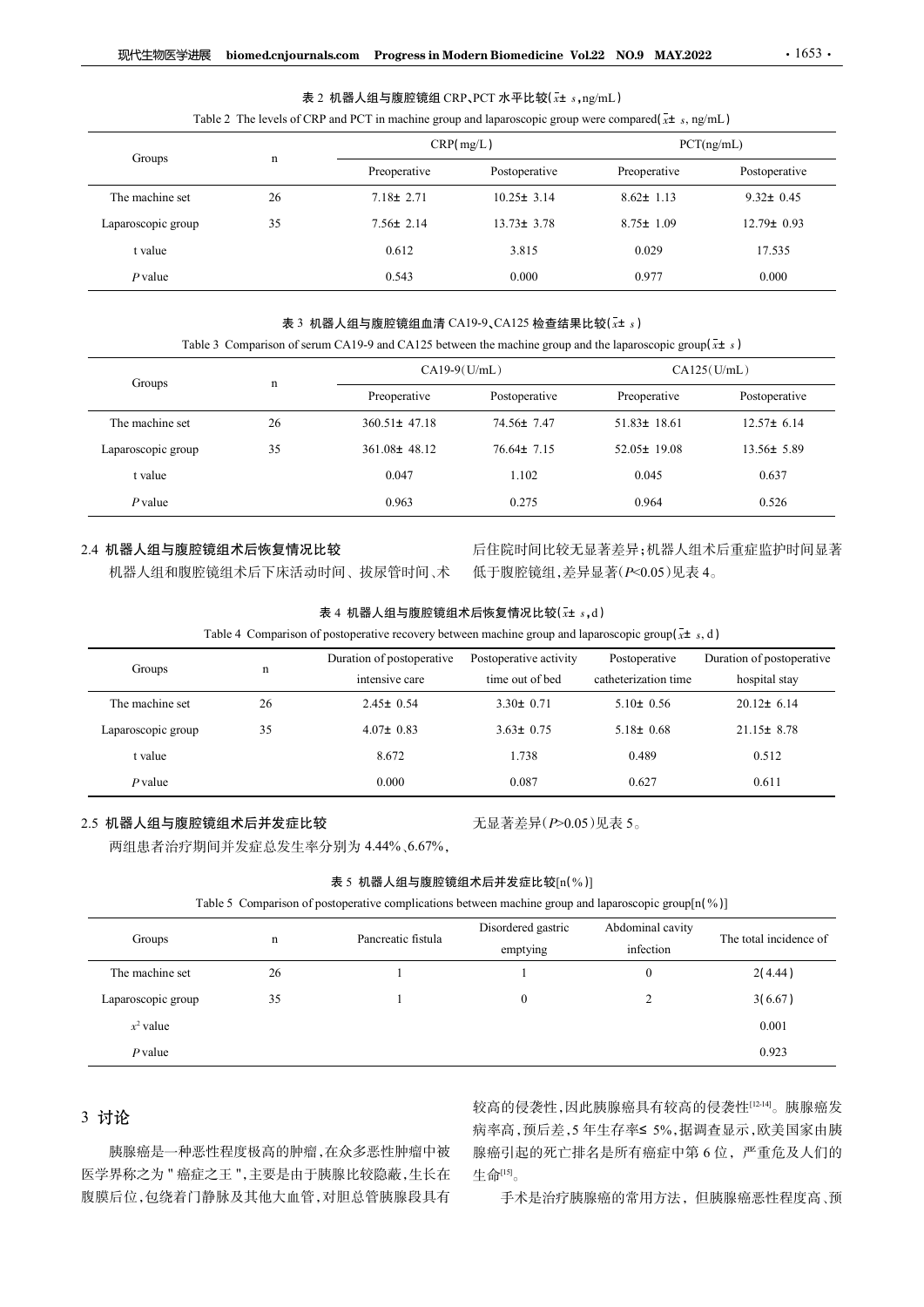的特点,被广泛应用各种外科手术中<sup>[16,17]</sup>。腹腔镜手术是微创外 Cultured under Normoxia and Hypoxia [J]. Metabolites, 2021, 11(4): 科重要技术,能缩小手术切口、减轻对患者的创伤,但胰腺被后 215<br>腹膜覆盖、位置溶、分离进化时较困难、导致胰腺外科的腹腔镜 [2] Maharaj A D, Samoborec S, Evans S M, et al. Patient-reported 手术学习曲线较长[18-20]。有研究显示,腹腔镜手术具有存在立体 感差、操作视角不佳等缺点,在操作方面有一定劣势,因此应寻 [3] Xu W, Kuang Y, Wang D, et al. Effect of miR-210 on Proliferation 生的手臂,为微创外科历史掀开了崭新的一页[23]。有研究显示, [12]: 1827-1831 达芬奇机器人手术是通过 3D 视野以及高度灵巧与精细的操 [4] Thomas H, Marta S, Carlos F. Prognostic Value of Pancreatic Fistula 体尾部良性肿瘤的手术治疗中<sup>[24,25</sup>]。本研究结果显示,术中患者 Therapy-Reply[J]. JAMA Surgery, 2020, 155(3): 269-269 手术时间及术中出血量无明显差异,但使用达芬奇机器人手术 [5] Kudo M, Kobayashi T, Gotohda N, et al. Clinical Utility of 不会影响术中出血量,仅能降低患者禁食时间及排气时间。同 时在术后并发症无明显差异,提示,两种手术均具有较高的安 [6] Luo Y, Yan B, Liu L, et al. Sulforaphane Inhibits the Expression of 机器人手术具有高倍清晰视觉效果,可更清晰地辨别精细解剖<br>(thttp://www.compart.com/compart.com/compart.com/compart.com/compart.com/compart.com/compart.com/compart.com/c<br>(thtp://www.compart.com/compart.com/compart.com/compart.com/compart.com/compart.co 此降低患者禁食时间及排气时间。

有研究显示,癌症侵袭是细胞和组织驱动的过程,控制肿<br>
[8] Wang S, You L, Dai M, et al. Quantitative assessment of the diagnostic 症侵袭<sup>[26-30]</sup>。糖类抗原(CA)是细胞内恶性肿瘤的标志物,在恶 [J]. Annals of Translational Medicine, 2021, 9(3): 192-192 性肿瘤中水平较高,CA19-9、CA125 是血清肿瘤标志物,在多 与胰腺癌病情变化有关,对胰腺癌预后判断具有重要意义[31,34]。 本研究将血清 CA19-9、CA125 作为参与胰腺癌的重要指标,观 [10] Dong Lihua. Expert consensus on radiotherapy for pancreatic cancer CA19-9、CA125 水平明显降低,且两组术后血清 CA19-9、 CA125 水平无显著差异,提示,达芬奇机器人手术同样可有效 [11] Timmer F E F, Geboers B, Nieuwenhuizen S, et al. Locore gional 为使用达芬奇机器人手术时可为术者提供高清晰 3D 手术视 野并使其放大 10 倍 -15 倍, 使医师对解剖结构能进行更精确<br>[12] Kim D W, Lee G, Weekes C D, et al. Prognostic impact of 达芬奇机器人手术的患者术后重症监护时间显著低于对照组, (3): 439-439 Popova A S[35]等研究也显示,达芬奇机器人在外科手术中对患 析其原因可能是因为手术对患者机体创伤较大,产生强烈的应 of pancreatic cancer[J]. Scientific Reports, 2021, 11(1): 7409 激反应,而达芬奇机器人手术具有较高的精准性与灵活性,减 [14] V Florou, Nevala-Plagemann C, Barber K E, et al. Treatment (1) Hayasaka R, F, A. Metabolic Hayasaka R, Tabata S, Hasebe M, Galicular S, Hayasaka R, Tabata S, Hasebe M, et al. Metabolismic Analysis of The Material Metabolismic Metabolismic Material Metabolismic Metabolismic Analy

清 CRP 、PCT 的影响较小,且对肿瘤标志物的影响与腹腔镜手 [15] Madnick D, Handorf E, Ortiz A, et al. Investigating disparities: the 展趋势。

**参考文献(References)**<br>[1] Hayasaka R, Tabata S, Hasebe M, et al. Metabolomic Analysis of

后差,近年来随着医疗技术的飞速发展,微创手术具有创伤小 Small Extracellular Vesicles Derived from Pancreatic Cancer Cells **A Modern Biomedicine Vol.22 NO.9 MAY.2022**<br>
Small Extracellular Vesicles Derived from Pancreatic Cancer Cells<br>
Cultured under Normoxia and Hypoxia [J]. Metabolites, 2021, 11(4):<br>
215<br>
Maharaj A D, Samoborec S, Evans S M, 215

- 腹膜覆盖,位置深,分离裸化时较困难,导致胰腺外科的腹腔镜 [2] Maharaj A D, Samoborec S, Evans S M, et al. Patient-reported<br>天下兴灵共组给长尾盟、左匹宫星、嗜睑综无下具左右右右右。 outcome measures (PROMs) in pancreatic cancer: a systematic review **1 Modern Biomedicine Vol.22 NO.9 MAY.2022**<br>
Small Extracellular Vesicles Derived from Pancreatic Cancer Cells<br>
Cultured under Normoxia and Hypoxia [J]. Metabolites, 2021, 11(4):<br>
215<br>
Maharaj A D, Samoborec S, Evans S M, **EXECUTE THEORY ISSUE A DRAMARY SET SET AND SET A DRAMARY AND SET SCHOLER SET AND MARRIA A D, Samoborec S, Evans S M, et al. Patient-reported outcome measures (PROMs) in pancreatic cancer: a systematic review [J]. HPB, 202**
- 找新的治疗方法,为胰腺外科提供新思路[21,22]。达芬奇机器人手 [5] Ad w, Kdang 1, wang D, Ct al. Effect of films 210 of 110filefation<br>and Migration of Pancreatic Cancer Cells Through Regulating Runx3 术是一种全新的外科手术系统,机器人的机械臂取代了外科医<br>Level [J]. Journal of Biomaterials and Tissue Engineering, 2020, 10 **1 Modern Biomedicine Vol.22 NO.9 MAY.2022**<br>
Small Extracellular Vesicles Derived from Pancreatic Cancer Cells<br>
Cultured under Normoxia and Hypoxia [J]. Metabolites, 2021, 11(4):<br>
215<br>
Maharaj A D, Samoborec S, Evans S M, **1 Modern Biomedicine Vol.22 NO.9 MAY.2022**<br>
Small Extracellular Vesicles Derived from Pancreatic Cancer Cells<br>
Cultured under Normoxia and Hypoxia [J]. Metabolites, 2021, 11(4):<br>
215<br>
Maharaj A D, Samoborec S, Evans S M, **Example 12 Solution School School Manuary School School Manual Extracellular Vesicles Derived from Pancreatic Cancer Cells<br>Cultured under Normoxia and Hypoxia [J]. Metabolites, 2021, 11(4):<br>215<br>(2) Maharaj A D, Samoborec Andre Exercista Concert Colombia Colombia Colombia Colombia Colombia Colombia Colombia Colombia Colombia Colombia Regulation of Pancreatic Cancer Cells Maharaj A D, Samoborec S, Evans S M, et al. Patient-reported outcome Modern Biomedicine Vol.22 NO.9 MAY.2022**<br>
Small Extracellular Vesicles Derived from Pancreatic Cancer Cells<br>
Cultured under Normoxia and Hypoxia [J]. Metabolites, 2021, 11(4):<br>
215<br>
Maharaj A D, Samoborec S, Evans S M, et **1 Modern Biomedicine Vol.22 NO.9 MAY.2022**<br>
Small Extracellular Vesicles Derived from Pancreatic Cancer Cells<br>
Cultured under Normoxia and Hypoxia [J]. Metabolites, 2021, 11(4):<br>
215<br>
Maharaj A D, Samoborec S, Evans S M, **Example 12 Thomas H, Marta S, Carlos F. Prognostic Value of Pancreatic Cancer Cells<br>
Cultured under Normoxia and Hypoxia [J]. Metabolites, 2021, 11(4):<br>
215<br>
22 Maharaj A D, Samoboree S, Evans S M, et al. Patient-reported 1 Modern Biomedicine Vol.22 NO.9 MAY.2022**<br>
Small Extracellular Vesicles Derived from Pancreatic Cancer Cells<br>
Cultured under Normoxia and Hypoxia [J]. Metabolites, 2021, 11(4):<br>
215<br>
Maharaj A D, Samoborec S, Evans S M,
- 作,在保留脾脏的胰体尾切除术中具有优势,被广泛用于胰腺 hard resected Patients With Pancreatic Cancer With Neoadjuvant
- 的患者禁食时间及排气时间显著低于腹腔镜手术的患者,提 Histological and Radiological Evaluations of Tumor Necrosis for 示,达芬奇机器人与腹腔镜手术在胰腺癌中的治疗效果相当, Predicting Prognosis in Pancreatic Cancer [J]. Pancreas, 2020, 49(5): **n Modern Biomedicine Vol.22 NO.9 MAY.2022**<br>
Small Extracellular Vesicles Derived from Pancreatic Cancer Cells<br>
Cultured under Normoxia and Hypoxia [J]. Metabolites, 2021, 11(4):<br>
215<br>
Maharaj A D, Samoborec S, Evans S M, **EXECUTE THE SECTS CONSTRANGED SET AND ARESE SERVICES CONSTRANGED SCIUSE CONSTRANGED CONSTRANGED (21 Maharaj A D, Samoborec S, Evans S M, et al. Patient-reported outcome measures (PROMs) in pancreatic cancer a systematic r 1 Modern Biomedicine Vol.22 NO.9 MAY.2022**<br>
Small Extracellular Vesicles Derived from Pancreatic Cancer Cells<br>
Cultured under Normoxia and Hypoxia [J]. Metabolites, 2021, 11(4):<br>
215<br>
Maharaj A D, Samoborec S, Evans S M, **Modern Biomedicine Vol.22 NO.9 MAY.2022**<br>
Small Extracellular Vesicles Derived from Pancreatic Cancer Cells<br>
Cultured under Normoxia and Hypoxia [J]. Metabolites, 2021, 11(4):<br>
215<br>
Maharaj A D, Samoborec S, Evans S M, et 634-641 **EXECUTE THE SET CONSTRANT CONSTRANT CONSTRANT CONSTRANT CONSTRANT CONSTRANT CONSTRANT (2) And A D, Samohoree S, Evans S M, et al. Patient-reported outcome measures (PROMS) in pancreatic cancer a systematic review [J], IHP** Small Extracellular Vesicles Derived from Panceratic Cancer Cells<br>Cultured under Normoxia and Hypoxia [J]. Metabolites, 2021, 11(4):<br>215<br>Maharaj A D, Samoboree S, Evans S M, et al. Patient-reported<br>outcome measures (PROMs) Small Extracellular Vesseles Derived from Pancreatic Cancer Cells<br>Cultured under Normoxia and Hypoxia [J]. Metabolites, 2021, 11(4):<br>215<br>Maharaj A D, Samoboree S, Evans S M, et al. Patient-reported<br>outcome measures (PROMs) Cultred under Normoxia and Hypoxia [J]. Metabolites, 2021, 11(4):<br>
215<br>
215<br>
Maharaj A D, Samoboree S, Evans S M, et al. Patient-reported<br>
outcome measures (PROMs) in pancreatic cancer: a systematic review<br>
[J]. HPB, 2020, 215<br>
Maharaj A D, Samoborec S, Evans S M, et al. Patient-reported<br>
Maharaj A D, Samoborec S, Evans S M, et al. Patient-reported<br>
[J]. HPB, 2020, 22(2): 187-203<br>
Ku W, Kuang Y, Wang D, et al. Effect of miR-210 on Proliferat Maharaj A D, Samoboree S, Evans S M, et al. Patient-reported<br>
outcome measures (PROMs) in pancreatic cancer: a systematic review<br>
[J]. IHPB, 2020, 22(2): 187-203<br>
Ku W, Kuang Y, Wang D, et al. Effect of miR-210 on Prolifer outcome measures (PROMs) in pancreatic cancer: a systematic review<br>
UI, IFB, 2020, 22(2): 187-203<br>
UG W, Kiang Y, Wang D, et al. Effect of miR-210 on Proliferation<br>
and Migration of Pancreatic Cancer Cells Through Regulati [3] LIPHB, 2020, 22(2): 187-203<br>
[3] Xu Kuang Y, Wang D, et al. Effect of miR-210 on Proliferation<br>
and Migration of Pancetaic Cancer Cells Through Regulating Runx3<br>
Level [J]. Journal of Biomaterials and Tissue Engineeri Xu W, Kuang Y, Wang D, et al. Effect of mik-210 on Proliferation<br>and Migration of Pancreatic Cancer Cells Through Regulating Rumx3<br>Level [J]. Journal of Biomaterials and Tissue Engineering, 2020, 10<br>(12): 1827-1831<br>Ibmnas and Migration of Pancreatic Cancer Cells Through Regulating Runx3<br>
Level [J]. Journal of Biomaterials and Tissue Engineering, 2020, 10<br>
(12): 1827-1831<br>
Thomas H, Marta S, Carlos F. Prognostic Value of Pancreatic Fistula<br> Level [J]. Journal of Biomaternals and Tissue Engineering, 2020, 10<br>
(12): 1827-1831<br>
in Resected Patients With Pancreatic Cancer With Neoadjuvant<br>
Therapy-Reply[J]. JAMA Surgery, 2020, 155(3): 269-269<br>
[5] Kudo M, Kobayas (12): 1827-1831<br>In Resected Patients With Pancreatic Cancer With Neoadjuvant<br>In Resected Patients With Pancreatic Cancer With Neoadjuvant<br>Therapy-Reply[J]. JAMA Surgery, 2020, 155(3): 269-269<br>Kudo M, Kobayashi T, Gotohda N Ihomas H, Marta S, Carlos F. Prognostic Value of Pancreatic Fistula<br>
in Researced Paleins With Pancreatic Cancer With Neadjuvant<br>
in Enespay-Reply[J]. JAMA Surgery, 2020, 155(3): 269-269<br>
Kudo M, Kobayashi T, Gotohda N, e m Resected Patients With Pancreatic Cancer With Neoadjuvant<br>
Therapy-Reply[1], JAMA Surgery, 2020, 155(3): 059-269<br>
Histological and Radiological Evaluations of Tumor Necrosis for<br>
Predicting Prognosis in Pancreatic Cance Therapy-Reply[J]. JAMA Surgery, 2020, 150(3): 269-269<br>Kudo M, Kobogashi T, Gotolda N, et al. Clinical Utility of<br>Ristological and Radiological Evaluations of Tunor Necrosis for<br>Predicting Prognosis in Pancreatic Cancer [J
- 全性,不会增加并发症发生率。分析其原因可能是因为达芬奇 Long Noncoding RNA H19 and its Target APOBEC3G and Thereby<br>加思人手术具有京底港版视觉效果、可更清晰地游別特例贸别、Pancreatic Cancer Progression[J]. Cancers, 2021, 13(4): 827
- 结构,通过遥控操作手术器械,过滤手部震颤,灵活的器械臂对<br>rights discussed by PAAS and<br>rights discussed by PAAS and and the contract of the contract of the contract of the contract of the contract of the contract of the contract of the contract of th 血管和组织的解剖等操作更精确,在手术中具有明显优势,因 removes particulate cancer via angeling link 5165/1612/1 and<br>waterstock and the control of activating Wnt/β-catenin pathway [J]. International Journal of Histological and Radiological Evaluations of Tumor Necrosis for<br>
Predicting Prognosis in Pancreatic Cancer [J]. Pancreas, 2020, 49(5):<br>
634-641<br>
[6] Luo Y, Yan B, Liu L, et al. Sulforaphane Inhibits the Expression of<br>
Long Predicting Prognosis in Pancreatic Cancer [J]. Pancreas, 2020, 49(5):<br>
634-641<br>
(i.uo Y, Yan B, Liu L, et al. Sulforaphane Inhibits the Expression of<br>
Long Noncoding RNA H19 and its Target APOBEC3G and Thereby<br>
Pancreatic 634-641<br>
Luo Y, Yan B, Liu L, et al. Sulforaphane Inhibits the Expression of<br>
Long Noneoding RNA H19 and is Target APOBEC3G and Thereby<br>
Pancreatic Cancer Progression[J]. Cancers, 2021, 13(4): 827<br>
Liu S L, Cai C, Yang Z Y
- 瘤细胞中细胞骨架动力学和细胞连接的转换,能启动和维持癌 role of mucin family members in pancreatic cancer: a meta-analysis
- 种肿瘤的发生和发展过程中扮演着重要的角色,目前已被证实 Pancreatic Cancer Progression[J]. Cancers, 2021, 13(4): 827
- 察在手术期间各水平变化,结果显示,术后两组患者血清 (2020 Edition) [J]. China Medical equipment, 2020, 196 (12): 191-196
- 清除胰腺癌病灶,减少肿瘤标记物水平。分析其原因可能是因 Treatment of Metastatic Pancreatic Cancer Utilizing Resection,
- 的辨认,清除患者体内肿瘤细胞。本研究结果还显示,治疗后患 ring ring and provided tymphopenia in patients with locally 者血清 CRP、PCT 明显升高,且机器人组低于腹腔镜组,且给予<br>advanced pancreatic cancer[J]. Journal of Clinical Oncology, 2021, 39 Luo Y, Yan B, Liu L, et al. Sulforaphane Inhibits the Expression of<br>Long Nonocoding RNA HI9 and its Target APOBEC3G and Thereby<br>Pancreatic Cancer Progression[J]. Cancers, 2021, 13(4): 827<br>Liu S L, Cai C, Yang Z Y, et al. Long Noncoding RNA H19 and its Target APOBEC:3G and Thereby<br>
Panereatic Cancer Progression[J]. Cancers, 2021, 13(4): 827<br>
[7] Liu S L, Cai C, Yang Z Y, et al. DGCR5 is activated by PAX5 and<br>
promotes panereatic cancer via Pancreatic Cancer Progression[J]. Cancers, 2021, 13(4): 827<br>
Liu S L, Cai C, Y ang Z Y, et al. DGCR5 is activated by PAX5 and<br>
promotos pancreatic eareor via targeting miR-3163470P2A and<br>
activating Wnt/β-catenin pathway Lu S L, Car C, Yang Z Y, et al. DGCR5 is activated by PAXS and<br>promotes pancreatic cancer via targeting miR-3163/TOP2A and<br>activating Wnt/β-catenin pathway [J]. International Journal of<br>Biological Sciences, 2021, 17(2): 4 promotes pancreatic cancer via targeting miR-3163/TOP2A and<br>activating Wn(B-catetnin pathway [J]. International Journal of<br>Biological Sciences, 2021, 17(2): 498-513<br>Wang S, You L, Dai M, et al. Quantitative assessment of t activating Wnt/β-catenin pathway [J]. International Journal of<br>Biological Sciences, 2021, 17(2): 498-513<br>Wang S, You L, Dai M, et al. Quantitative assessment of the diagnostic<br>role of mucin family members in pancreatic can Biological Sciences, 2021, 17(2): 498-513<br>
Wang S, You L, Dai M, et al. Quantitative assessment of the diagnostic<br>
role of mucin family members in pancreatic cancer: a meta-analysis<br>
[J]. Annals of Translational Medicine, Wang S, You L., Dai M, et al. Quantitative assessment of the diagnostic<br>role of mucin family members in pancreatic cancer: a meta-analysis<br>[J]. Annals of Translational Medicine, 2021, 9(3): 192-192<br>Luo Y, Yan B, Liu L, et role of mucin family members in pancreatic cancer: a meta-analysis<br>
[J.J. Annals of Translational Medicine, 2021, 9(3): 192-192<br>
[100 V, Yan B, Liu L, et al. Sulforphane Inhibits the Expression of<br>
Long Noncoding RNA H19 a [J]. Annals of Translational Medicine, 2021, 9(3): 192-192<br>Luo Y, Yan B, Liu L, et al. Sulforaphare Inhibits the Expression of<br>Long Noncoding RNA H19 and is Target APOBEC3G and Thereby<br>Pancreatic Cancer Progression[J]. Can Luo Y, Yan B, Luu L, et al. Sulforaphane Inhibits the Expression of<br>
Long Nonocoding RNA HI9 and its Target APOBEC3G and Thereby<br>
Pancreatic Cancer Progression[JI]. Cancers, 2021, 13(4): 827<br>
Dong Lihua. Expert consensus o Long Noncoding RNA H19 and its Target APOBEC-3G and Thereby<br>
Pararcatic Cancer Progression[J]. Cancers, 2021, 13(4): 827<br>
Pang Lihua. Expert consensus on radiotherapy for paracratic eancer<br>
(2020 Edition) [J]. China Medica Dong Lihua. Expert consensus on radiotherapy for pancreatic cancer<br>
(2020 Edition) [J]. China Medical equipment, 2020, 196 (12):<br>
191-196<br>
Timmer F E F, Gebors B, Nieuwenhuizen S, et al. Locore gional<br>
Treatment of Metasta (2020 Edition) [J]. China Medical equipment, 2020, 196 (12):<br>191-196<br>Timmer F E F, Geboers B, Nieuwenhuizen S, et al. Locore gional<br>Treatment of Metastatic Pancreatic Cancer Utilizing Resection,<br>Ablation and Embolization: 191-196<br>
Timmer F E F, Geboers B, Nieuwenhuizen S, et al. Locore gional<br>
Treatment of Metastatic Pancreatic Cancer Utilizing Resection,<br>
Ablation and Embolization: A Systematic Review [J]. Cancers, 2021,<br>
13(7): 1608<br>
Kim
- 者创伤较小,不会增加患者感染发生率,与本研究结果相似。分
- 小了手术时其对血管等重要组织的损伤程度,减小创口,降低 Rechallenge With Checkpoint Inhibition in Patients With Mismatch 神经体液激活,从而对患者 CRP、PCT 影响较小。 达芬奇机器人辅助能够显著提高胰腺癌手术质量,且对血
- 术较为接近,为患者提供机器人微创治疗是未来临床的必然发 wellect of social environment on pancreatic cancer survival in<br>metastatic patients [J]. Journal of Gastrointestinal Oncology, 2020, 11 Pancreatic Cancer Progression[J]. Cancers, 2021, 13(4): 827<br>
[10] Dong Lihua. Expert consensus on radiotherapy for pancreatic cancer<br>
(2020 Edition) [J]. China Medical equipment, 2020, 196 (12):<br>
191-196<br>
[11] Timmer F E F [11] Timmer F E F, Gebors B, Nieuwenhuizen S, et al. Locore gional Treatment of Metastatic Pancreatic Cancer Utilizing Resection, Ablation and Embolization: A Systematic Review [J]. Cancers, 2021, 13(7): 1608<br>[12] Kim D W,
	-